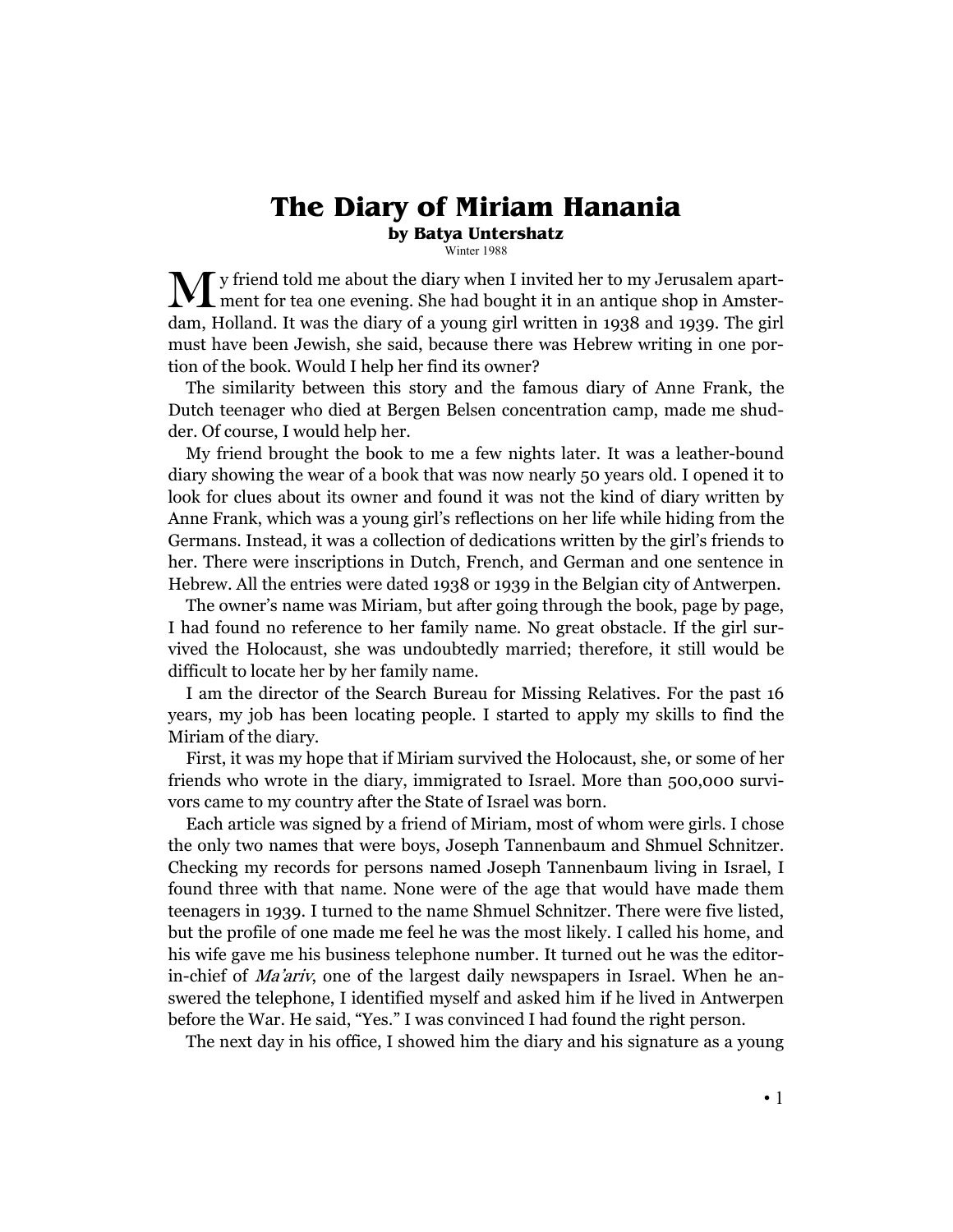boy. He excitedly leafed through the pages. He told me the diary was about the interest he and his friends had in going to Palestine and fighting for freedom and possibly sacrificing their lives for their ideals. Joseph Tannenbaum, he said, was killed on his way to Palestine.

 "Do you know who owned this diary about the girl named Miriam?" I asked. "No," he said.

 I persisted. He could not remember. I was insistent. "Look through the book again. Maybe you will see something that will make you remember."

 Suddenly, Schnitzer exclaimed, "Kiki! Look, some of my friends dedicated their story to Kiki. I now remember that was Miriam's nickname. Her name was Miriam Hanania!"

I now had Miriam's full name.

 Schnitzer now recalled that Miriam married a Jewish boy, came to Palestine, and settled in the Haifa area. I asked him for Miriam Hanania's married name.

Once again, he said, "I don't remember."

 "I won't leave this office until you do remember," I said. He leafed through the book a number of times until he shouted, "Goldener! Yes, her married name is Goldener!" [Note: To protect the privacy of the family, the name has been changed.—Ed.]

 I was close to the completion of my adventure. Returning to my office, I looked for a Goldener family in the Haifa area. There was none. How was this possible? Schnitzer was so sure he had the right name. My experience in dealing with persons searching for friends or relatives made me realize that maybe he did not give me the exact married name of Miriam.

 I checked other variations of Goldener and found a Miriam Geldman who was exactly the age of the person I was looking for. She lived in Givatayim.

 I called her apartment excitedly. A man answered. "May I speak to Miriam Geldman?" I asked. There was a long pause at the other end. "Who is this?" the man queried. I identified myself and asked again, "May I speak to Miriam Geldman?" Again, a long pause at the other end.

 "I am afraid that is not possible," the man said. "You see, we have just returned from her funeral."

 I was stunned. Her husband wanted to know what it was all about. I explained about the diary, and he said he would be interested in meeting me and seeing the book. I waited until the end of *shiva*, the seven days of mourning, before going to his home.

 There I showed him the diary. He cried and then told me about his wife and many of the persons in the book. He was so grateful for the book that a short time later I received a silver dish inscribed, "With appreciation to Batya from Miriam Hanania Geldman, of blessed memory."